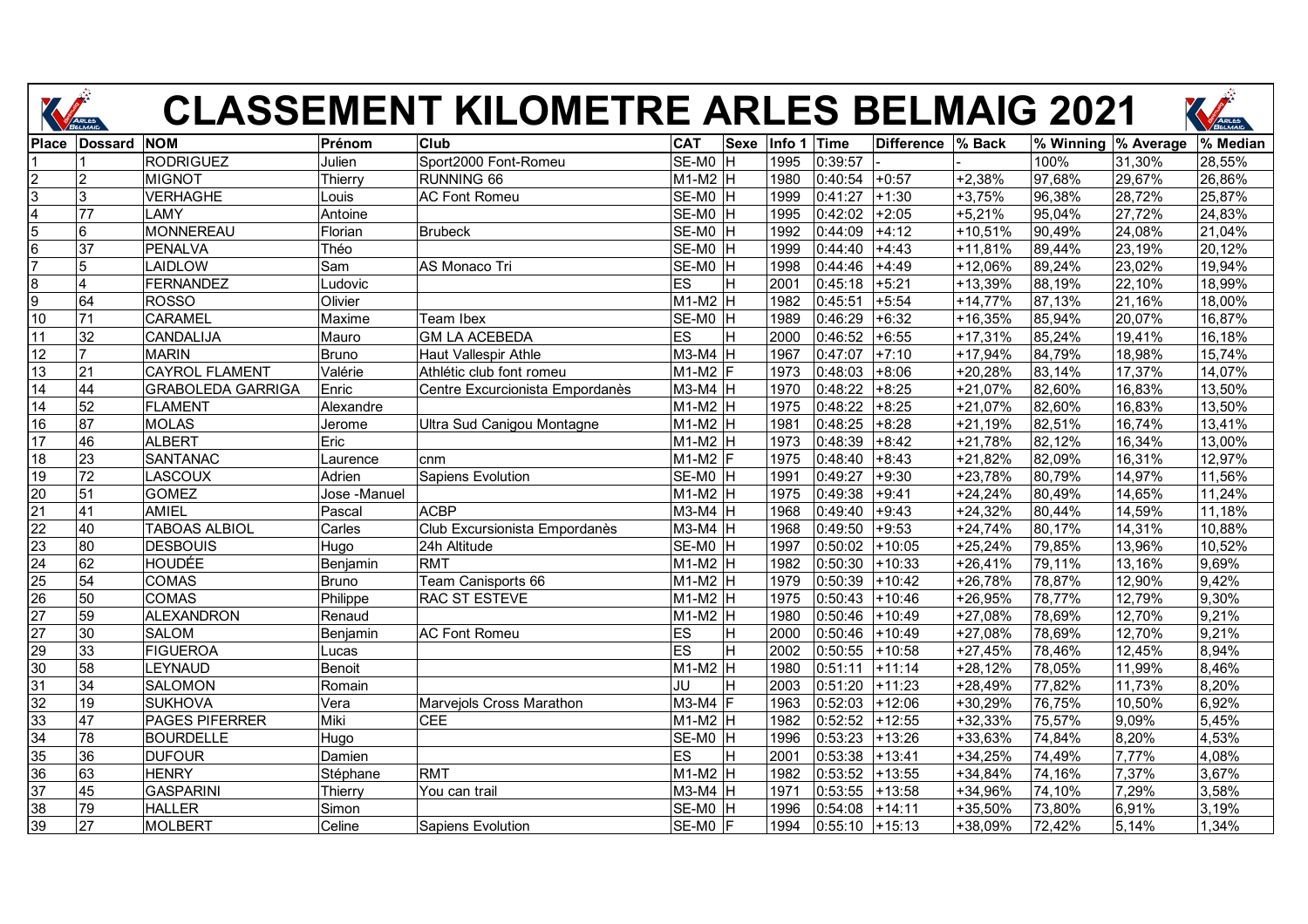| 40                                                                              | $\overline{73}$ | <b>VACHET</b>      | Thomas      | Tocats del cim                        | SE-MO H           |    | 1993 | 0:55:24 | $+15:27$ | +38,67%    | 72,11% | 4,74%     | 0,92%     |
|---------------------------------------------------------------------------------|-----------------|--------------------|-------------|---------------------------------------|-------------------|----|------|---------|----------|------------|--------|-----------|-----------|
| 41                                                                              | 56              | <b>MACHADO</b>     | Nicolas     | Vigatane del volo                     | $M1-M2$ H         |    | 1980 | 0:55:40 | $+15:43$ | +39,34%    | 71,77% | 4,28%     | 0,45%     |
| $\frac{42}{43}$                                                                 | 75              | <b>MOUROUGAYEN</b> | Alan        |                                       | SE-MO H           |    | 1995 | 0:55:44 | $+15:47$ | +39,51%    | 71,68% | 4,16%     | 0,33%     |
|                                                                                 | 60              | <b>TERRASSON</b>   | Cedric      | Ste Marie 66 triathlon                | $M1-M2$ H         |    | 1981 | 0:55:55 | $+15:58$ | +39,97%    | 71,45% | 3,85%     | 0,00%     |
| 44                                                                              | 65              | <b>GARCIA</b>      | Barthelemy  |                                       | SE-MO H           |    | 1984 | 0:56:03 | $+16:06$ | $+40,30%$  | 71,28% | 3,62%     | $-0,24%$  |
|                                                                                 | $\overline{13}$ | <b>SARDA</b>       | Claude      |                                       | $M5-M6$ H         |    | 1958 | 0:56:38 | $+16:41$ | +41,76%    | 70,54% | 2,62%     | $-1,28%$  |
|                                                                                 | 39              | <b>BALANCA</b>     | Laurent     | Tocats del cim                        | $M3-M4$ H         |    | 1968 | 0:56:48 | $+16:51$ | $+42,18%$  | 70,33% | 2,33%     | $-1,58%$  |
| $\frac{45}{46}$<br>$\frac{47}{48}$                                              | 38              | <b>PEYTAVI</b>     | Louis       |                                       | JU                | H  | 2004 | 0:57:04 | $+17:07$ | +42,85%    | 70,01% | 1,87%     | $-2,06%$  |
|                                                                                 | 66              | <b>MONSAURET</b>   | David       |                                       | SE-MO H           |    | 1985 | 0:57:10 | $+17:13$ | $+43,10%$  | 69,88% | 1,70%     | $-2,24%$  |
| $\frac{49}{50}$ $\frac{51}{52}$ $\frac{52}{53}$ $\frac{53}{54}$ $\frac{54}{55}$ | 57              | <b>BOUZAC</b>      | Etienne     |                                       | $M1-M2$ H         |    | 1980 | 0:57:41 | $+17:44$ | +44,39%    | 69,26% | 0,81%     | $-3,16%$  |
|                                                                                 | 76              | <b>ROCHÉ</b>       | Hugo        |                                       | SE-MO H           |    | 1995 | 0:57:45 | $+17:48$ | +44,56%    | 69,18% | 0,69%     | $-3,28%$  |
|                                                                                 | 49              | <b>VALLIER</b>     | Jérôme      | <b>AC Font-Romeu</b>                  | $M1-M2$ H         |    | 1973 | 0:57:50 | $+17:53$ | +44,76%    | 69,08% | 0,55%     | $-3,43%$  |
|                                                                                 | 53              | <b>CASADESUS</b>   | Nicolas     | Hva                                   | $M1-M2$ H         |    | 1977 | 0:58:19 | $+18:22$ | +45,97%    | 68,51% | $-0,28%$  | $-4,29%$  |
|                                                                                 | 48              | <b>CHEVRIER</b>    | Eric        |                                       | $M1-M2$ H         |    | 1973 | 0:58:39 | $+18:42$ | +46,81%    | 68,12% | $-0,85%$  | $-4,89%$  |
|                                                                                 | 68              | <b>CLAVERIE</b>    | Guillaume   |                                       | SE-MO H           |    | 1986 | 0:58:42 | $+18:45$ | +46,93%    | 68,06% | $-0,94%$  | $-4,98%$  |
|                                                                                 | 74              | <b>NOTAMY</b>      | <b>Hans</b> |                                       | SE-MO H           |    | 1993 | 0:58:49 | +18:52   | $+47,23%$  | 67,92% | $-1,14%$  | $-5,19%$  |
|                                                                                 | 70              | <b>GUERRERO</b>    | Ludovic     |                                       | SE-MO H           |    | 1987 | 1:00:19 | $+20:22$ | +50,98%    | 66,23% | $-3,72%$  | $-7,87%$  |
| 56<br>57<br>58<br>59                                                            | 55              | <b>ROELSTRAETE</b> | Ludovic     | 3T Team Trail THUIR                   | $M1-M2$ H         |    | 1979 | 1:00:32 | $+20:35$ | +51,52%    | 66,00% | $-4,09%$  | $-8,26%$  |
|                                                                                 | 25              | <b>BANEGAS</b>     | Marili      | Flama 91                              | SE-MO F           |    | 1989 | 1:01:02 | $+21:05$ | +52,77%    | 65,46% | $-4,95%$  | $-9,15%$  |
|                                                                                 | $\overline{86}$ | <b>GARCIA</b>      | Francois    |                                       | M5-M6 H           |    | 1960 | 1:01:18 | $+21:21$ | $+53,44%$  | 65,17% | $-5,41%$  | $-9,63%$  |
| $\frac{60}{61}$<br>$\frac{61}{62}$<br>$\frac{63}{63}$                           | 14              | <b>GARCIA</b>      | Philippe    | Team Raidlight 66                     | $M3-M4$ H         |    | 1966 | 1:01:33 | $+21:36$ | +54,07%    | 64,91% | $-5,84%$  | $-10,07%$ |
|                                                                                 | 22              | <b>MESTRES</b>     | Sylvie      | You can trail                         | $M1-M2$ F         |    | 1973 | 1:03:13 | $+23:16$ | +58,24%    | 63,20% | $-8,71%$  | $-13,06%$ |
|                                                                                 | 9               | COLL               | Claude      | running66                             | $M7-M8$ H         |    | 1950 | 1:03:32 | $+23:35$ | +59,03%    | 62,88% | $-9,25%$  | $-13,62%$ |
|                                                                                 | 83              | <b>ARTUS</b>       | Yannick     | Vallespir Skyrace                     | $M1-M2$ H         |    | 1978 | 1:03:52 | $+23:55$ | +59,87%    | 62,55% | $-9,82%$  | $-14,22%$ |
| 64<br>65<br>66<br>67<br>68                                                      | 11              | LE POTIER          | Jean        |                                       | $M5-M6$ H         |    | 1953 | 1:04:15 | $+24:18$ | $+60,83%$  | 62,18% | $-10,48%$ | $-14,90%$ |
|                                                                                 | 85              | <b>MOREAU</b>      | Severine    |                                       | $M1-M2$ F         |    | 1978 | 1:04:33 | $+24:36$ | +61,58%    | 61,89% | $-11,00%$ | $-15,44%$ |
|                                                                                 | 81              | <b>BARCELO</b>     | Sebastien   |                                       | $M1-M2$ H         |    | 1981 | 1:04:50 | $+24:53$ | +62,29%    | 61,62% | $-11,49%$ | $-15,95%$ |
|                                                                                 | 84              | <b>MIGNOT</b>      | Victor      |                                       | CA                | ΙH | 2005 | 1:04:58 | $+25:01$ | +62,62%    | 61,49% | $-11,71%$ | $-16,18%$ |
|                                                                                 | 16              | <b>SEGURA</b>      | Pascal      | Team Trail Thuir                      | M3-M4 H           |    | 1967 | 1:06:24 | $+26:27$ | $+66,21%$  | 60,17% | $-14,18%$ | $-18,75%$ |
| 69<br>70                                                                        | 28              | <b>PUCHE</b>       | Coralie     | Le 3T                                 | SE-M0             | IF | 1986 | 1:06:29 | $+26:32$ | +66,42%    | 60,09% | $-14,32%$ | -18,90%   |
|                                                                                 | 82              | <b>GUITARD</b>     | Amandine    | Haut Vallespir Athle - Tocats del cim | SE-MO F           |    | 1986 | 1:06:48 | $+26:51$ | $+67,21%$  | 59,81% | $-14,87%$ | -19,46%   |
| $\overline{71}$                                                                 | 42              | <b>JEANDEMANGE</b> | Pascal      |                                       | M3-M4 H           |    | 1968 | 1:06:53 | $+26:56$ | $+67,42%$  | 59,73% | $-15,01%$ | $-19,61%$ |
| $\overline{72}$                                                                 | 20              | <b>LAUDE</b>       | Isabelle    | AC Font-Romeu                         | $M3-M4$ F         |    | 1971 | 1:07:45 | $+27:48$ | +69,59%    | 58,97% | $-16,50%$ | $-21,16%$ |
| 73                                                                              | 43              | <b>PRAT</b>        | Michel      | Tocats                                | $M3-M4$ H         |    | 1968 | 1:10:29 | $+30:32$ | $+76,43%$  | 56,68% | $-21,20%$ | $-26,05%$ |
| 74                                                                              | 24              | <b>NOGUES</b>      | Audrey      | 3T                                    | SE-M <sub>0</sub> | IF | 1986 | 1:11:27 | $+31:30$ | +78,85%    | 55,91% | $-22,86%$ | $-27,78%$ |
| $\frac{75}{76}$                                                                 | 67              | <b>MASSON</b>      | Pierre-Eric | Team les touristes                    | SE-MO H           |    | 1985 | 1:11:46 | $+31:49$ | +79,64%    | 55,67% | $-23,41%$ | $-28,35%$ |
|                                                                                 | 61              | <b>PARIS</b>       | Adrien      |                                       | $M1-M2$ H         |    | 1981 | 1:12:34 | $+32:37$ | +81,64%    | 55,05% | $-24,78%$ | $-29,78%$ |
| $\overline{77}$                                                                 | $\overline{26}$ | <b>DUTHEIL</b>     | Caroline    |                                       | $SE-MO$ $F$       |    | 1994 | 1:13:06 | $+33:09$ | +82,98%    | 54,65% | $-25,70%$ | $-30,73%$ |
| 78                                                                              | 35              | <b>VERPLANCKEN</b> | Sinon       | Tocats del cim                        | <b>ES</b>         | H  | 2001 | 1:13:13 | $+33:16$ | $+83,27%$  | 54,56% | $-25,90%$ | $-30,94%$ |
|                                                                                 | 29              | <b>DEHAY</b>       | Aline       |                                       | SE-MO F           |    | 1985 | 1:14:21 | $+34:24$ | $+86,11%$  | 53,73% | $-27,85%$ | $-32,97%$ |
| $\frac{79}{80}$<br>$\frac{81}{82}$                                              | 10              | <b>HERNANDEZ</b>   | Raymond     | St laurent Running                    | M5-M6 H           |    | 1953 | 1:16:48 | $+36:51$ | $+92,24%$  | 52,02% | $-32,06%$ | $-37,35%$ |
|                                                                                 | $\overline{12}$ | <b>SANCHEZ</b>     | Eugenio     |                                       | $M5-M6$ H         |    | 1956 | 1:21:50 | $+41:53$ | $+104,84%$ | 48,82% | $-40,72%$ | -46,35%   |
|                                                                                 | 15              | LESAGE             | Thierry     |                                       | $M3-M4$ H         |    | 1967 | 1:27:26 | $+47:29$ | +118,86%   | 45,69% | $-50,35%$ | $-56,36%$ |